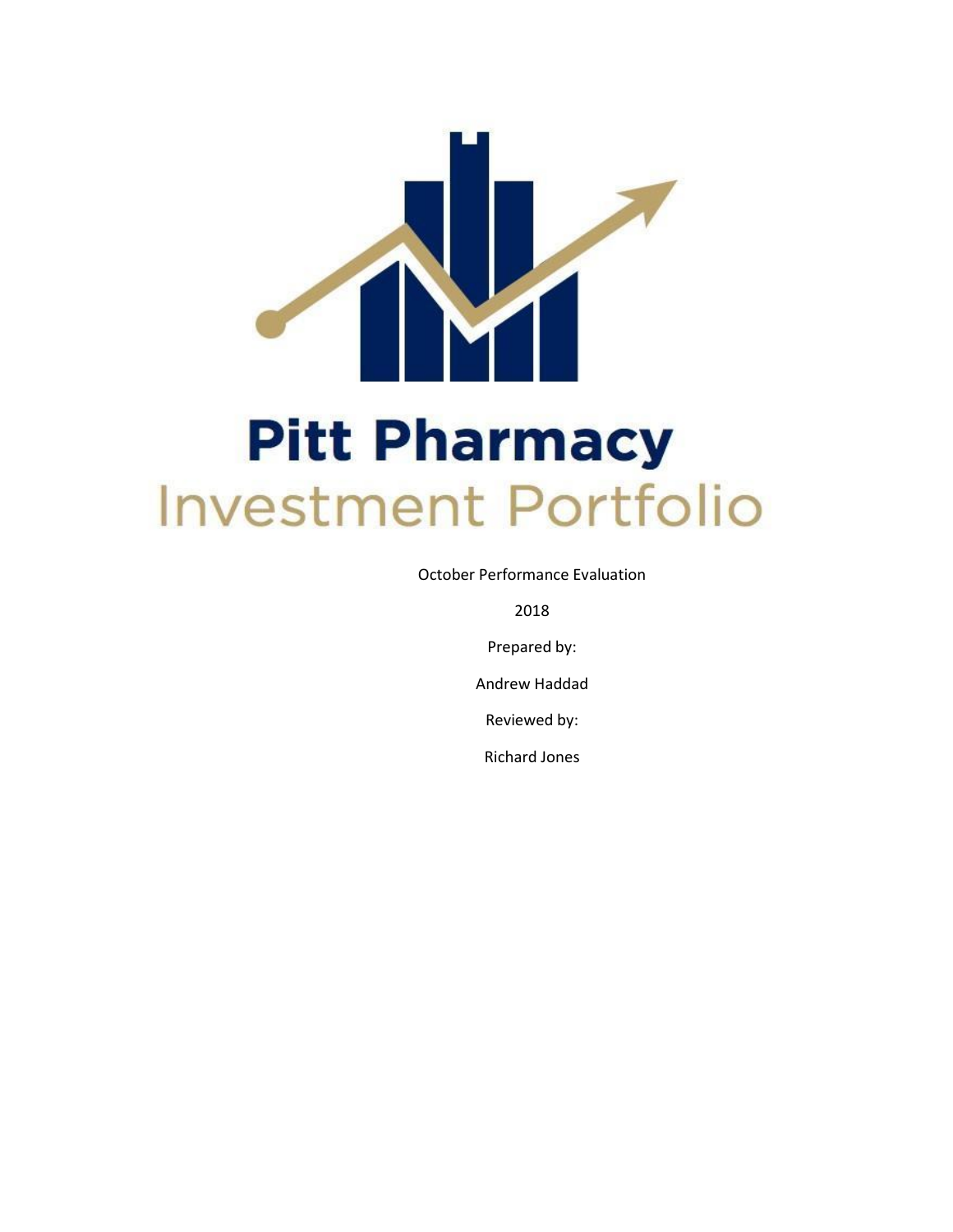# **Overview:**

This report is an evaluation of the holdings of the Pitt Pharmacy Investment Portfolio from the initial Investopedia purchases on 4/23/18 through the end of the day on 10/22/18**,** with focus on the period from 9/22-10/22. After initial investments, the account was valued at \$49,937.11. The total account value at the end of this period was \$55,857.46. The account also received its first dividend payment from Johnson and Johnson, a total of \$24.30 (\$0.90 per share) on 6/11. Since initial investment, the portfolio saw a growth of 12.6%. In the period from  $9/22$ -10/22, the portfolio saw a growth of 1.32%

**Monthly Gain: +1.32% Quarterly Gain: +1.32% Year to Date Gain: +12.6%**

| Ticker                       | Share Price on 10/22 | Monthly Performance | <b>Overall Performance</b> | <b>Actual Holding Value</b> |           |
|------------------------------|----------------------|---------------------|----------------------------|-----------------------------|-----------|
| <b>IDXX</b>                  | 249.66               | 3.5%                | 26.3%                      | \$                          | 2,995.92  |
| <b>NVS</b>                   | 86.16                | 0.8%                | 10.7%                      | \$                          | 5,514.24  |
| GILD                         | 77.21                | 2.3%                | 4.2%                       | \$                          | 3,628.87  |
| <b>BMY</b>                   | 62.08                | 0.4%                | 21.1%                      | $\overline{\mathcal{L}}$    | 6,021.76  |
| JNJ                          | 138.17               | $-3.3%$             | 8.9%                       | \$                          | 3,730.59  |
| GSK                          | 40.17                | $-0.3%$             | 0.0%                       | \$                          | 4,017.00  |
| ABT                          | 73.36                | 6.2%                | 23.8%                      | \$                          | 6,162.24  |
| <b>MRK</b>                   | 70.94                | $-0.2%$             | 18.1%                      | \$                          | 5,391.44  |
| <b>MDT</b>                   | 98.37                | 1.0%                | 22.7%                      | $\boldsymbol{\theta}$       | 6,098.94  |
| <b>UNH</b>                   | 266.04               | $-0.2%$             | 13.1%                      | $\overline{\mathbf{e}}$     | 5,586.84  |
| ABBV                         | 94.58                | 2.5%                | 1.8%                       | $\boldsymbol{\theta}$       | 5,012.74  |
| AGIO                         | 77.12                | 4.8%                | $-10.3%$                   | $\overline{\mathcal{L}}$    | 1,311.04  |
| $\ensuremath{\mathsf{CNCE}}$ | 14.84                | 9.8%                | $-22.7%$                   | \$                          | 385.84    |
| Overall                      |                      |                     | Portfolio Value            | $\overline{\mathcal{S}}$    | 55,857.46 |
|                              |                      |                     | Cash                       | $\overline{\mathbf{e}}$     | 344.83    |
|                              |                      |                     | <b>Total Dividend</b>      | $\overline{\mathcal{E}}$    | 303.65    |
|                              |                      |                     | <b>Total Account Value</b> | $\overline{\mathfrak{s}}$   | 56,505.94 |

# **Figure 1: Current Securities**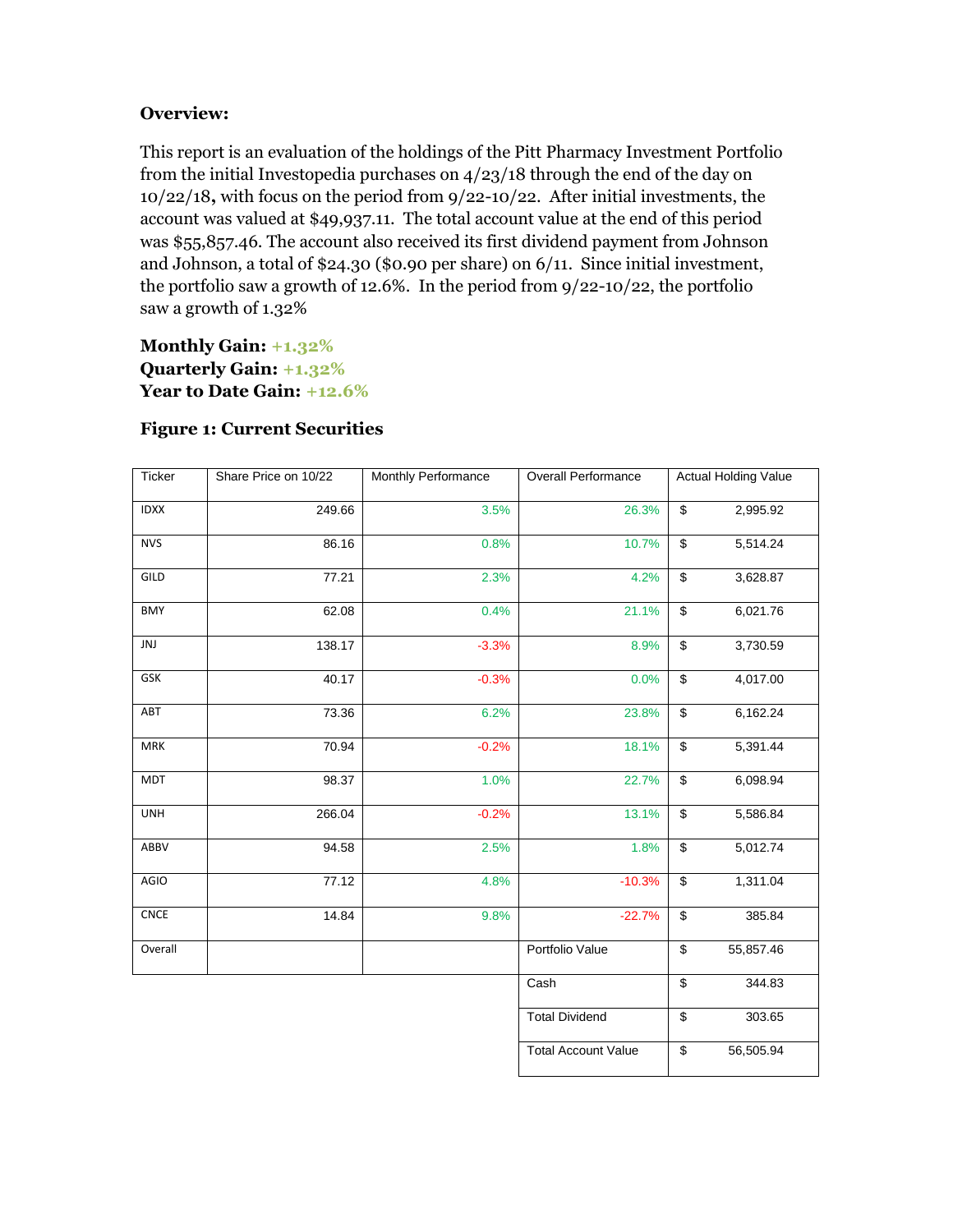#### **Strongest Performing Sector:**

#### *Medical Devices*

The medical device sector saw another strong month and continues to be at the forefront of health technologies. With more and more stress being put on Pharma to lower drug costs, it seems as though the medical device field may be flying under the radar. This sector is avoiding backlash while increasing sales and advancing technologies. All of these factors back companies such as Abbot and Medtronic as steady and safe holds in the portfolio.

#### **Weakest Performing Sector:**

#### *Biotechnology*

The ever-volatile biotechnologies sector saw a few setbacks this month for a variety of reasons. Concert pharmaceuticals is fighting litigation and the lack of any marketed products results in more unpredictable volatility. Abbvie is suffering from litigations of their own as well as competition on their blockbuster Humira. In a sector known for ups and downs, a month such as this warrants caution and monitoring, but overall no trades need to be made at this time.

#### **Strongest Individual Holdings:** *Monthly*

#### *Concert Pharmaceuticals Inc. (CNCE) +9.8%*

Concert Pharmaceuticals recent rise follows the success of their current clinical trials with CTP-543 as a treatment for alopecia. These medications also have potential to be used in other autoimmune disease states making them a great option going forward if the clinical trials are a success.

#### *Abbott Laboratories (ABT) +6.2%*

Abbott laboratories recently released their quarter 1 earnings which saw impressive sales and strength growth in earnings per share. Additionally their pipelines in diabetes, structural heart and diagnostics have all shown success. These products include, but not limited to Mitra Clip for heart valve repair, a high sensitivity troponin test to detect heart attack months in advance, and long-lasting glucose sensors.

### *Agios (AGIO) +5.02%*

Agios has seen a rise due to recent FDA approval for their drug Tibsovo for the treatment of refractory acute myeloid leukemia. They have seen immediate sales of this product during their third quarter. They also have several drugs in different stages of clinical trials targeting the same set of disease states.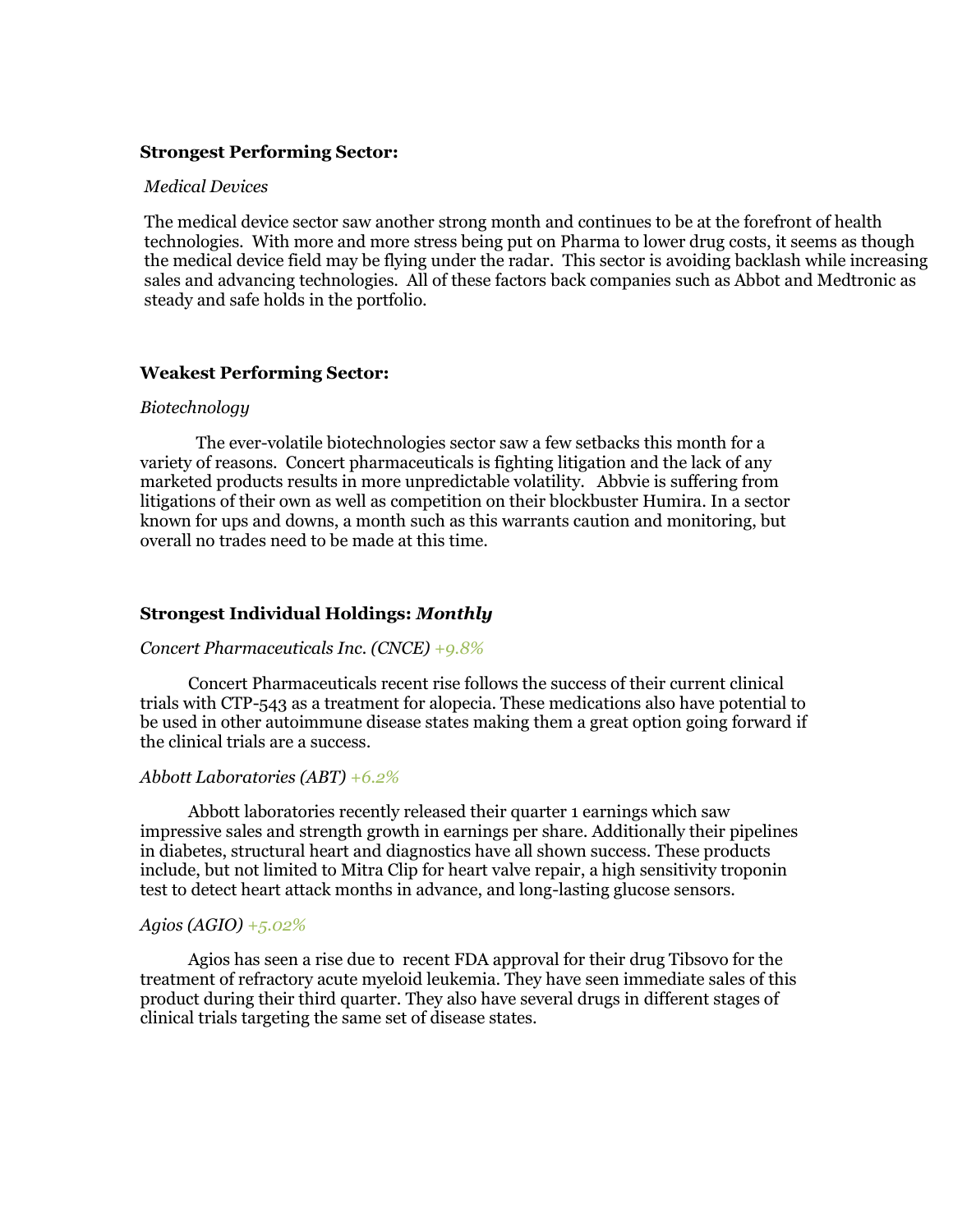competition of Merck's Keyturda and Roche's Tecentriq, both of which have also been performing very strongly and will continue to limit Opdivo's potential going forward.

#### **Strongest Individual Holdings:** *Overall*

## *Idexx (IDXX) +26.3%*

Idexx has shown strong growth throughout the year thanks to its success in sales throughout the world. Recently it launched it's in-house kidney function test that can be done at veterinary clinics. There has also been an increase in the sales to Brazil.

#### *Abbott laboratories (ABT) +23.8%*

Abbott laboratories showed continuing success throughout the year thanks to its diagnostic and medical research. There are products in the pipeline for diabetes, structural heart and diagnostics have all shown success. These products include, but not limited to Mitra Clip for heart valve repair, a high sensitivity troponin test to detect heart attack months in advance, and long-lasting glucose sensors.

### *Medtronic (MDT) +22.7%*

Medtronic has been performing exceptionally well since initial investment. The company has taken steps to strengthen its leadership and develop shareholder friendly strategies. The company released its Q4 fiscal 2018 earnings report on May 24th, posting an adjusted EPS of \$1.42 beating analyst estimates by 2.9%. In fact, the report showed that earnings beat growth estimates on all lines. Worldwide revenues for the quarter were \$8.14 billion up 6.5% on an organic basis. Other factors contributing to the firm's success include: growth in their cardiovascular, minimally invasive therapies, restorative therapies, and diabetes divisions, FDA approval and indication expansion for the MiniMed 670G insulin pump, as well as an increase to their quarterly dividend. However, the company is facing significant competition in the diabetes space from Tandem Diabetes Care and DexCom, which have had considerable success developing competing insulin pumps and continuous glucose meters respectively. They have also announced the acquisition of mazor robotics, a small medical device company specializing in robots for orthopedic and neurosurgery.

### **Weakest Individual Holdings:** *Monthly*

#### *Johnson & Johnson (JNJ): (-3.3%)*

J&J has seen a recently decline due to a decrease in pharmaceutical sales. This has been primarily due to the expired patent on Remicade which has allowed Pfizer to develop a biosimilar product to compete. Their medical devices segment has not been doing as well lately partly due to J&J's decreased investment in the field.